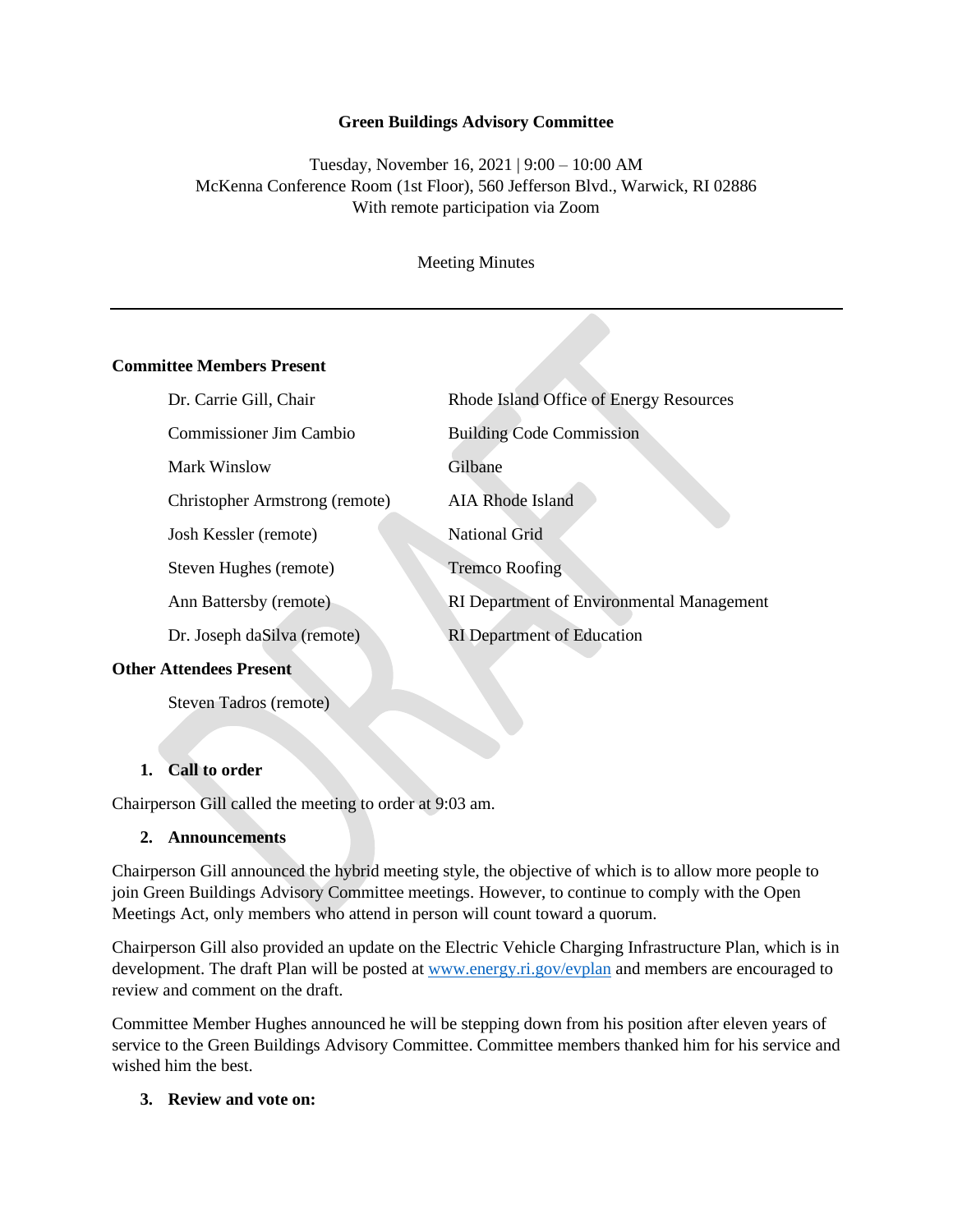## **a. August 2021 meeting minutes**

## **b. October 2021 meeting minutes**

There were no revisions offered on the August 2021 or October 2021 meeting minutes. There was no quorum, so a vote was not taken. There was no opposition to Chairperson Gill posting the meeting minutes as draft.

## **4. Old business**

### **a. Base code advancement**

Commissioner Cambio announced that the new base code (the 2018 base code with 2021 amendments; called the '2021 RI Code') will go into effect on February 1, 2022. The Board plans to begin the next code review cycle at their next meeting.

Committee Member Battersby joined at 9:25am.

### **b. Stretch code development**

Chairperson Gill noted there were no updates at this time.

## **c. Updates on other work and from committees, if any**

Committee Member Winslow announced a tour of East Providence High School in development for January 2022.

Committee Member DaSilva joined at 9:30am.

Committee Member Hughes summarized a meeting with staff from the Department of Environmental Management and developers regarding renovations at Goddard Park. Some infrastructure in the park is being designed to be resilience to flooding and sea level rise. Developers are using LEED as the basis of design, rather than SITES, and are considering self-certification with the IGCC.

Committee Member Armstrong updated members on an ongoing discussion regarding the relationship between IGCC and ASHRAE 189.1 codes; the ASHRAE standard has prevailed which may limit flexibility with compliance. He will continue to keep the Green Buildings Advisory Committee updated.

# **d. Updates on trainings, if any**

National Grid and their vendor CleaResult are offering three upcoming trainings:

|            |     | November 16 RIBA Residential - 002-007 Advanced Bld. Science & ZEH (1CEU) | Jeremy Dagold  |
|------------|-----|---------------------------------------------------------------------------|----------------|
| December 1 | AIA | Commercial - RICodeC 103-21- RI ZEB and RI Stretch Code                   | Stephen Turner |
| December 6 |     | RIBA Residential - 001-037 Insulation and Wallboard (2.5CEU)              | Jon Ericson    |

Commissioner Cambio announced a training for building inspectors in development. Committee Member Armstrong suggested timing the training for building inspectors with stretch code development since the IGCC may impact the stretch code.

# **e. Update on efforts related to Act on Climate**

Chairperson Gill reminded Committee Members about the Public Sharing Session being held November 16, 2021 noon-1:30pm. Registration for this session and for future sessions is available at [www.climatechange.ri.gov/aoc.](http://www.climatechange.ri.gov/aoc)